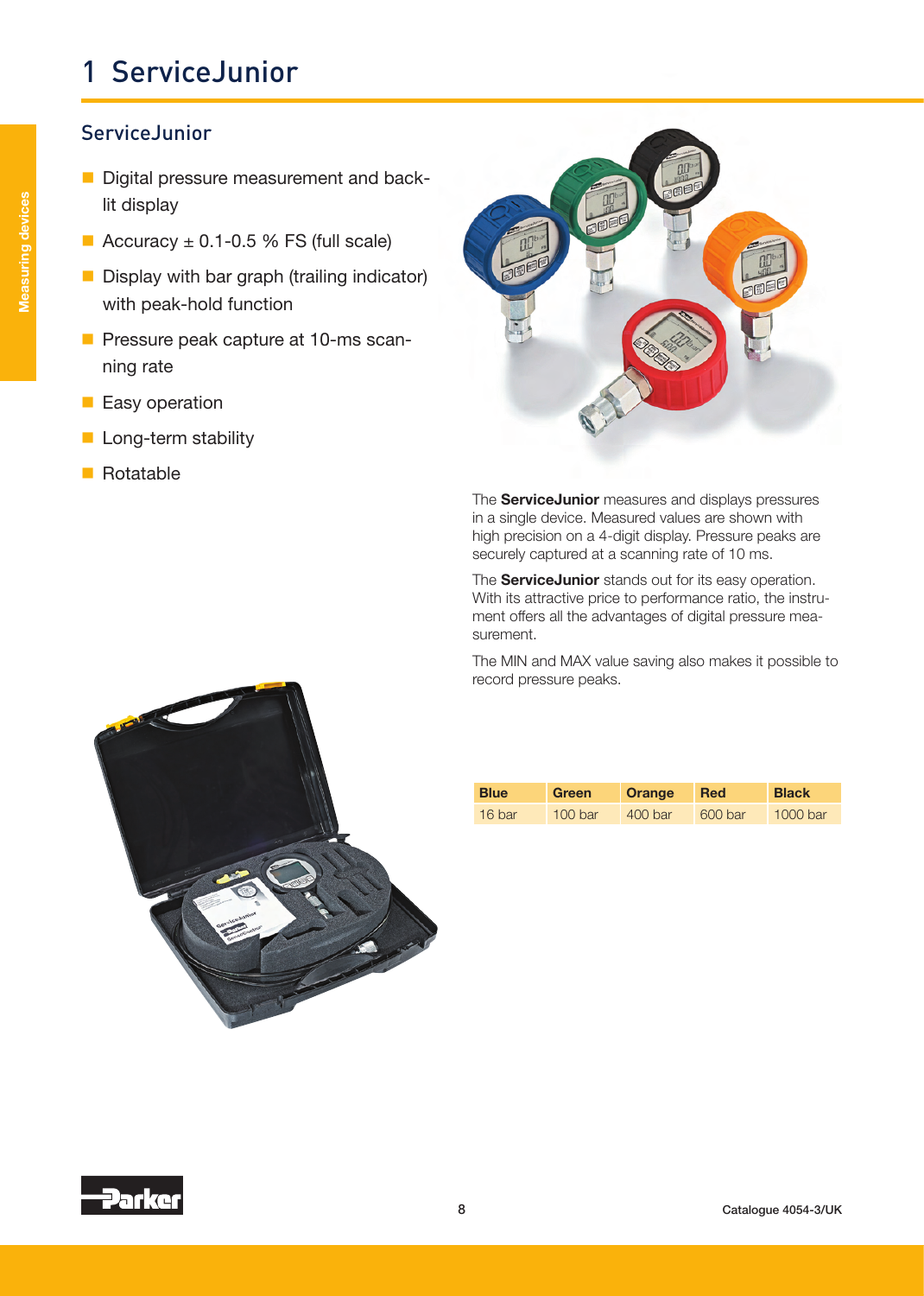

| No. | <b>Function</b>                                              |  |  |
|-----|--------------------------------------------------------------|--|--|
| A   | Trailing indicator with bar graph<br>from peak-hold function |  |  |
| B   | Display of MIN/MAX or<br>full scale range (FS)               |  |  |
| C   | Battery level display                                        |  |  |
| D   | ACT value back-lit display<br>$(13.5 \text{ mm})$            |  |  |
|     | On/off switch                                                |  |  |
|     | Back-lit display                                             |  |  |
|     | Minimum/maximum value/full<br>scale (FS)                     |  |  |
|     | Automatic shut-off, choice of<br>units                       |  |  |
|     | Zero-point correction                                        |  |  |
|     | <b>Reset MIN and MAX values</b>                              |  |  |
|     | Confirm menu function                                        |  |  |

### Function specifications

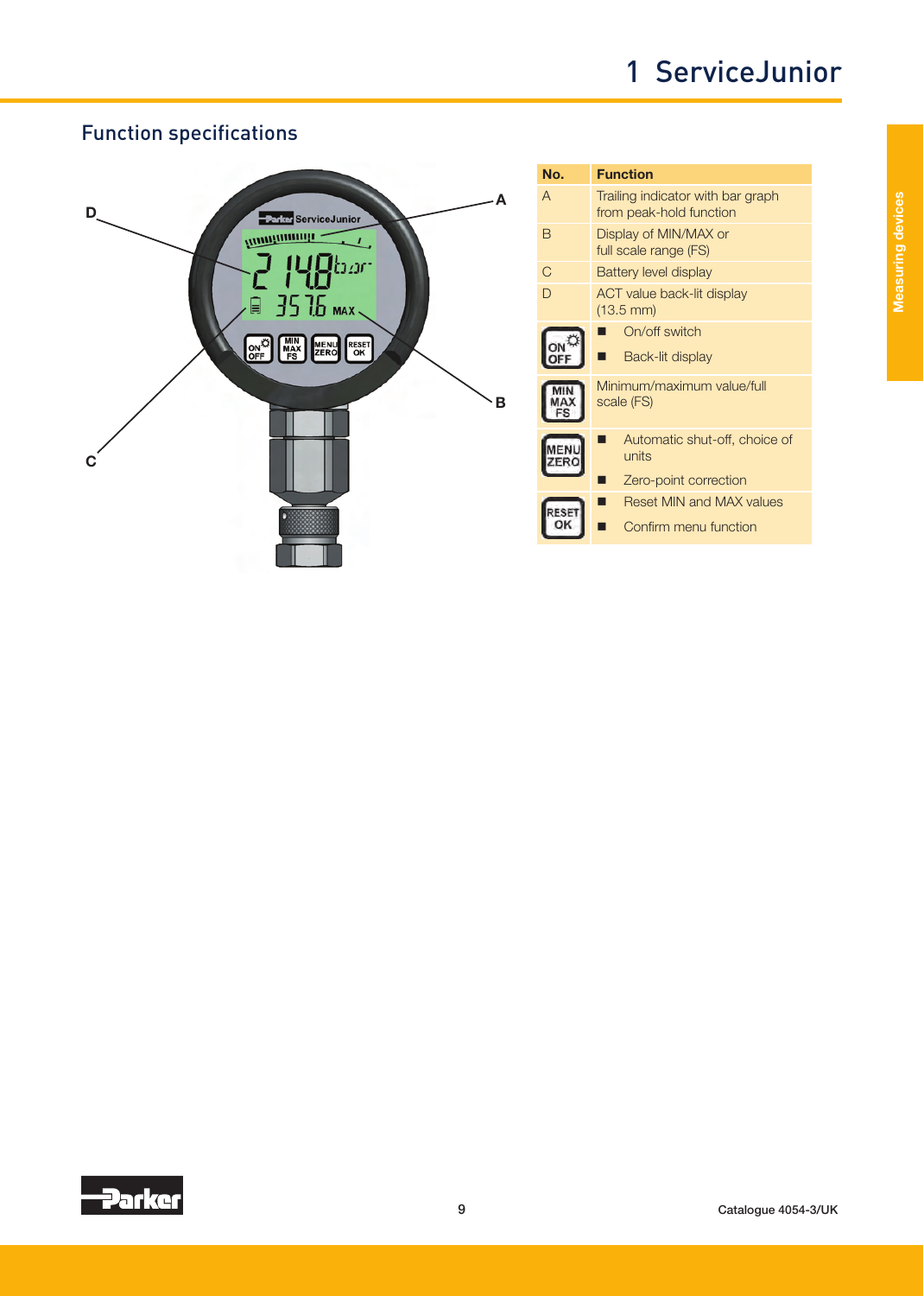#### Pressure measurement



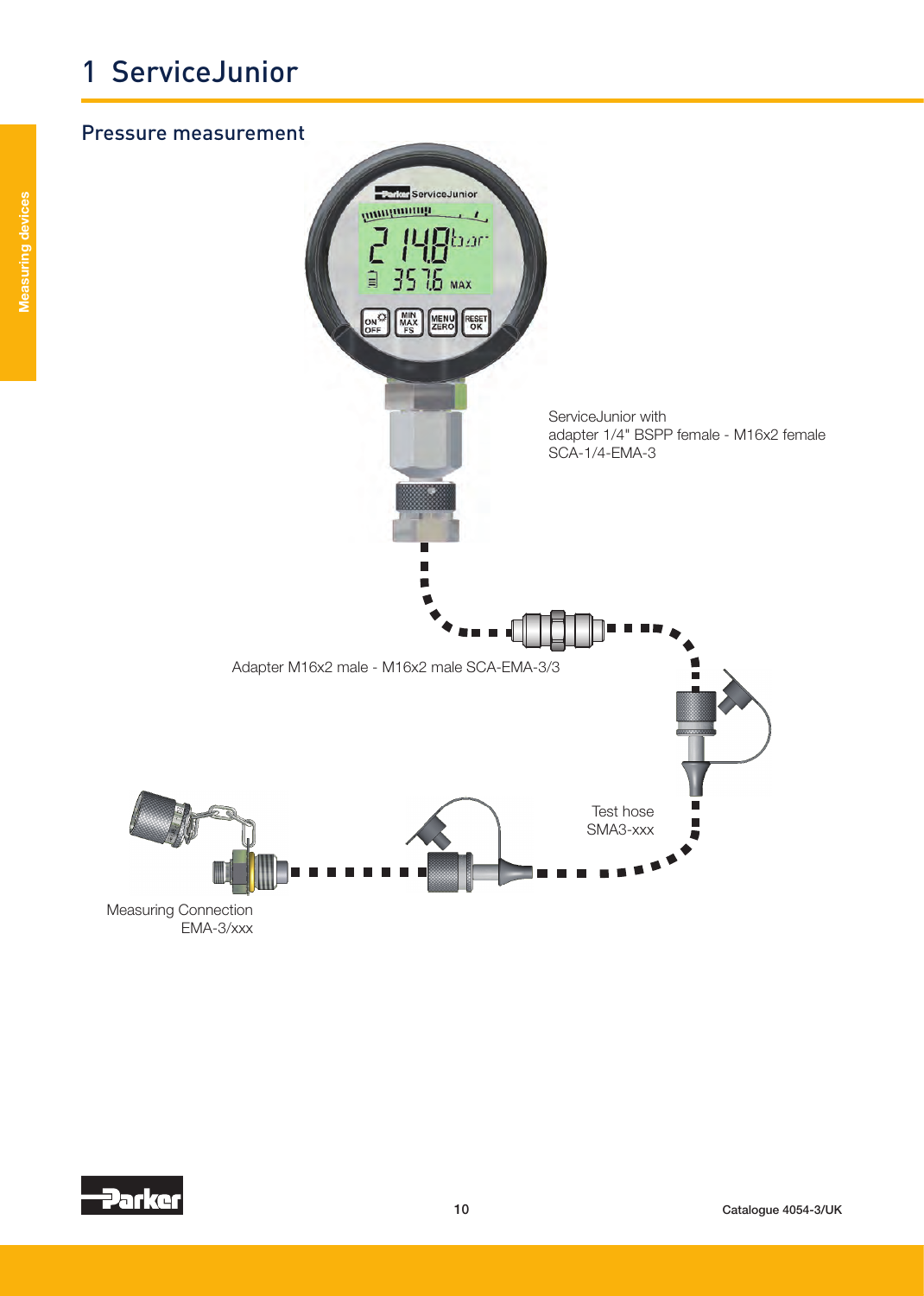### Technical data



| UUUN                                          |                                                                                                                                                                                                                | - 199 | - 700 |       |                               |
|-----------------------------------------------|----------------------------------------------------------------------------------------------------------------------------------------------------------------------------------------------------------------|-------|-------|-------|-------------------------------|
| Range (bar)                                   |                                                                                                                                                                                                                |       |       |       | $-116$ 0100 0400 0600 01,000* |
| Range (bar)                                   | 16                                                                                                                                                                                                             | 100   | 400   | 600   | 630                           |
| Overload pres-<br>sure $P_{\text{max}}$ (bar) | 32                                                                                                                                                                                                             | 200   | 800   | 1,000 | 1,000                         |
| <b>Burst pressure</b><br>(bar)                | 160                                                                                                                                                                                                            | 800   | 1,700 | 2,000 | 2,000                         |
| Housing                                       | $\varnothing$ = 90 mm; D = 45 mm<br>Zinc die casting with rubber TPE protection<br>cover                                                                                                                       |       |       |       |                               |
| Weight                                        | approx. 300 g                                                                                                                                                                                                  |       |       |       |                               |
| Pressure port                                 | Stainless steel 1/4" BSPP (ISO 228-1),<br>M16x2 SCA-1/4-EMA-3 adapter included                                                                                                                                 |       |       |       |                               |
| Input                                         | PMC pressure measurement cell<br>10-ms scanning rate<br><b>Accuracy</b><br>$\pm$ 0.5 % FS: SCJN-xxx-01<br>$\pm$ 0.25 % FS: SCJN-xxx-03<br>$\pm$ 0.1 % FS: SCJN-xxx-02<br>$+0.2$ %/year<br>A/D converter 12 bit |       |       |       |                               |
| <b>Display</b>                                | LC text display, 4.5 digits,<br>50x34 mm<br>Digit size ACT value display 13.5 mm<br><b>Back-lit illumination</b><br>Bar graph (trailing indicator)<br>with peak-hold function<br>(analogue output on request)  |       |       |       |                               |

| OU III IY                                                                                                              | חסצו                                                                                                                                                                                        |  |  |
|------------------------------------------------------------------------------------------------------------------------|---------------------------------------------------------------------------------------------------------------------------------------------------------------------------------------------|--|--|
| Parts in contact<br>with media                                                                                         | Stainless steel, NBR                                                                                                                                                                        |  |  |
| <b>Functions</b>                                                                                                       | Units: mbar, bar, PSI, Mpa, kPa,<br>kg/cm <sup>2</sup><br>Display MIN/MAX/FS<br><b>Battery level display</b><br>Auto power Off/On<br>Zero (zero-point correction)<br>Reset (delete MIN/MAX) |  |  |
| Power supply                                                                                                           | 2 1.5V batteries (AA)<br>Battery lifetime max. 1,500 h                                                                                                                                      |  |  |
| Ambient tempera-<br>ture $(^{\circ}C)^{*}$                                                                             | $-10+50$                                                                                                                                                                                    |  |  |
| Storage tempera-<br>ture $(^{\circ}C)$                                                                                 | $-20+60$                                                                                                                                                                                    |  |  |
| Media tempera-<br>ture (°C)                                                                                            | $+80$                                                                                                                                                                                       |  |  |
| Rel. humidity                                                                                                          | $< 85 \%$                                                                                                                                                                                   |  |  |
| Type of protection                                                                                                     | IP67 EN 60529                                                                                                                                                                               |  |  |
| <b>Vibration resis-</b><br>tance                                                                                       | IEC 60068-2-6/10500 Hz, 5 g                                                                                                                                                                 |  |  |
| <b>Shock load</b>                                                                                                      | IEC 60068-2-29/25 g, 11 ms                                                                                                                                                                  |  |  |
| <b>Reliability cycles</b>                                                                                              | 100 million                                                                                                                                                                                 |  |  |
| Rubber color                                                                                                           | blue 0016 bar<br>green 0100 bar<br>orange 0400 bar<br>red 0600 bar<br>black 01000 bar                                                                                                       |  |  |
| $*$ $\cap$ $\Gamma$ $\cap$ $\Omega$ $\cap$ $f_{\alpha\alpha}$ $\cap$ $\cap$ $\Gamma$ $\Gamma$ $\Omega$ $\Omega$ $\cap$ |                                                                                                                                                                                             |  |  |

\* 0...50 °C for SCJN-xxx-02

**Parker** 



Measuring devices

**Measuring devices**